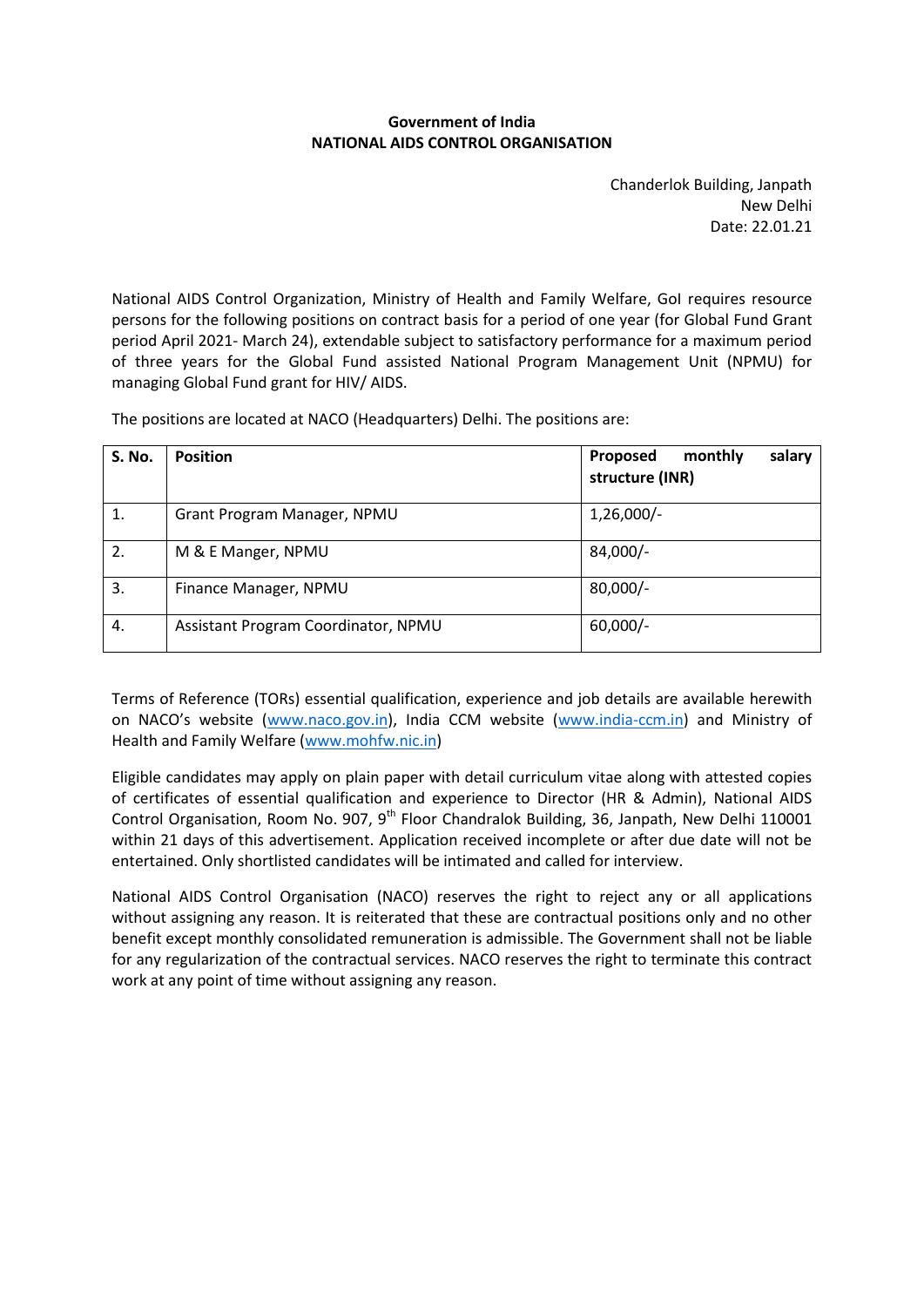#### भारत सरकार राष्ट्रीय एडस नियंत्रण संगठन

चन्द्रलोक बिल्डिंग, जनपथ नई दिल्ली दिनांक 22.01.2021

राष्ट्रीय एड्स नियंत्रण संगठन, स्वास्थ्य और परिवार कल्याण मंत्रालय, भारत सरकार को एचआईवी/एडस हेतु वैश्विक निधि अनुदान प्रबंधन के लिए वैश्विक निधि से सहायता प्राप्त राष्ट्रीय कार्यक्रम प्रबंधन यूनिट (एनपीएमयू) के लिए निम्नलिखित पदों हेतु संविदा आधार पर एक वर्ष (वैश्विक निधि अनुदान अवधि-अप्रैल, 2021- मार्च, 2024 के लिए), जिसका तीन वर्ष की अधिकतम अवधि के लिए विस्तार किया जा सकता है, बशर्ते कि निष्पादन संतोषजनक हो, के लिए संसाधन व्यक्तियों (रिसोर्स पर्सन) की आवश्यकता है।

|              | $\mathcal{L}$ , and the state of the state of the state of the state of the state of $\mathcal{L}$ |                                       |  |  |
|--------------|----------------------------------------------------------------------------------------------------|---------------------------------------|--|--|
| क्र.सं.   पद |                                                                                                    | प्रस्तावित मासिक वेतन संरचना (आईएनआर) |  |  |
|              | अनुदान कार्यक्रम प्रबंधक, एनपीएमयू                                                                 | $1,26,000/-$                          |  |  |
|              | एम एंड ई, प्रबंधक, एनपीएमयू                                                                        | 84,000/-                              |  |  |
| 3            | वित्त प्रबंधक, एनपीएमयू                                                                            | 80,000/-                              |  |  |
| 4            | सहायक कार्यक्रम समन्वयक, एनपीएमयू                                                                  | 60,000/-                              |  |  |

ये पद नाको (मख्यालय) दिल्ली में अवस्थित दैं। पद दस पकार दैं:-

विचारणीय विषय (टीओआर): अनिवार्य अर्हता, अनुभव तथा कार्य के ब्यौरे नाको की वेबसाइट (www .naco.gov.in) इंडिया सीसीएम वेबसाइट [\(www.india-ccm.in\)](http://www.india-ccm.in/) तथा स्वास्थ्य और परिवार कल्याण मंत्रालय की वेबसाइट ([www.mohf.nic.in](http://www.mohf.nic.in/)) पर उपलब्ध है।

पात्र अभ्यर्थी अपना विस्तृत पाठ्यचर्या विवरण अनिवार्य अर्हता के प्रमाण पत्रों की सत्यापित प्रतियों तथा अनुभव के साथ सादे कागज पर निदेशक (एचआर तथा प्रशासन), राष्ट्रीय एड्स नियंत्रण संगठन, कमरा संख्या 907, 9 वां तल, चन्द्रलोक बिल्डिंग, 36 जनपथ, नई दिल्ली-110001 को इस विज्ञापन के 21 दिन के अंदर भेज सकते हैं। अधूरे अथवा नियत-तारीख के बाद प्राप्त हुए आवेदनों पर विचार नहीं किया जाएगा। चयनित अभ्यर्थियों को ही सूचित किया जाएगा तथा साक्षात्कार के लिए बलाया जाएगा।

राष्ट्रीय एड्स नियंत्रण संगठन (नाको) को कोई कारण बताए बगैर किसी अथवा सभी आवेदनों को अस्वीकृत करने का अधिकार है। यह पुन: दोहराया जाता है कि ये पद केवल संविदात्मक हैं और मासिक समेकित परिश्रमिक को छोड़कर अन्य कोई लाभ अनुमत्य नहीं होगा। सरकार संविदात्मक सेवाओं को नियमित करने के लिए बाध्य नहीं होगी। नाको इस संविदा को बगैर कोई कारण बताए किसी भी समय समाप्त कर सकता है।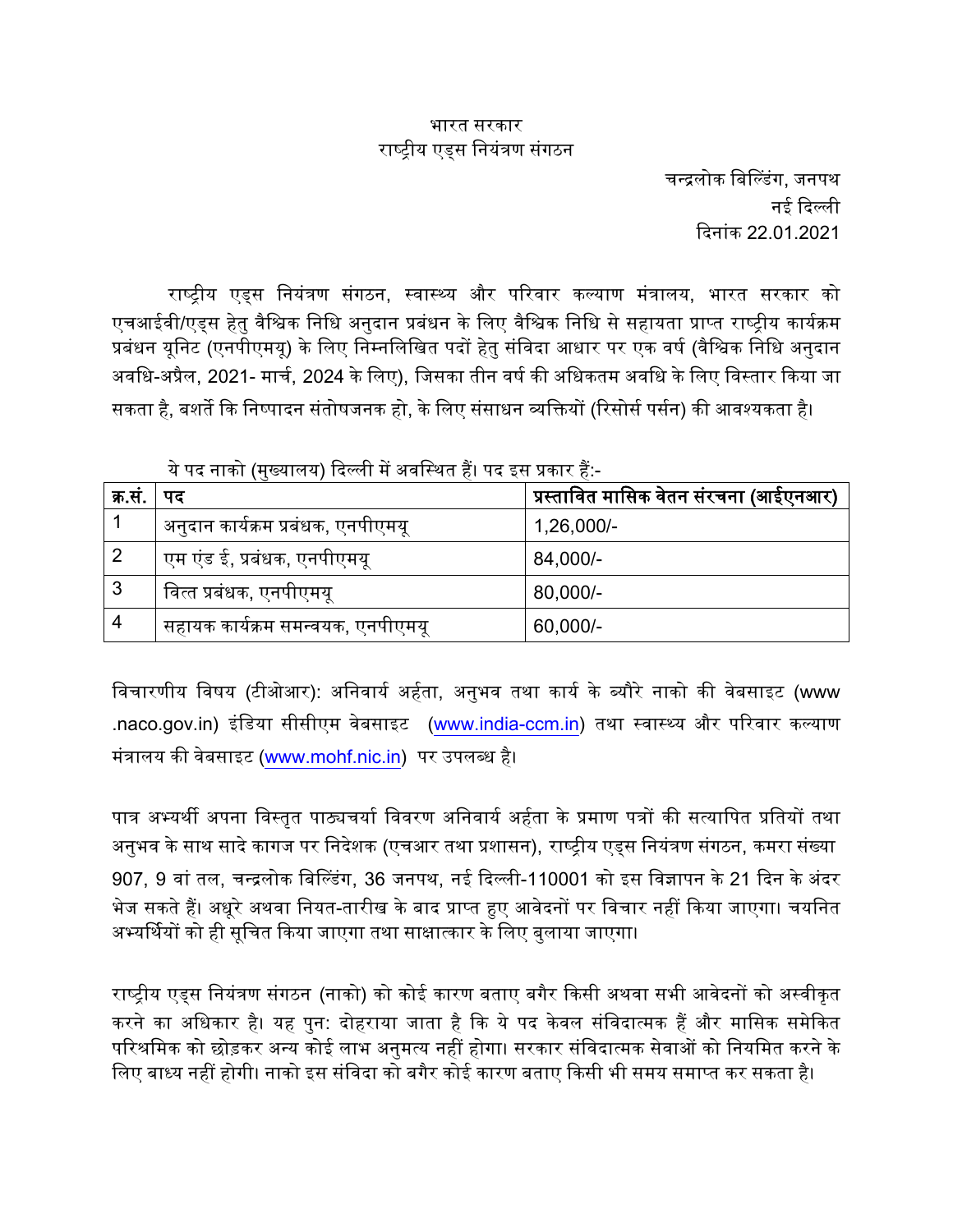### **Organogram and TOR**

# **of various positions in**

## **Global Fund - National Program Management Unit (NPMU)**

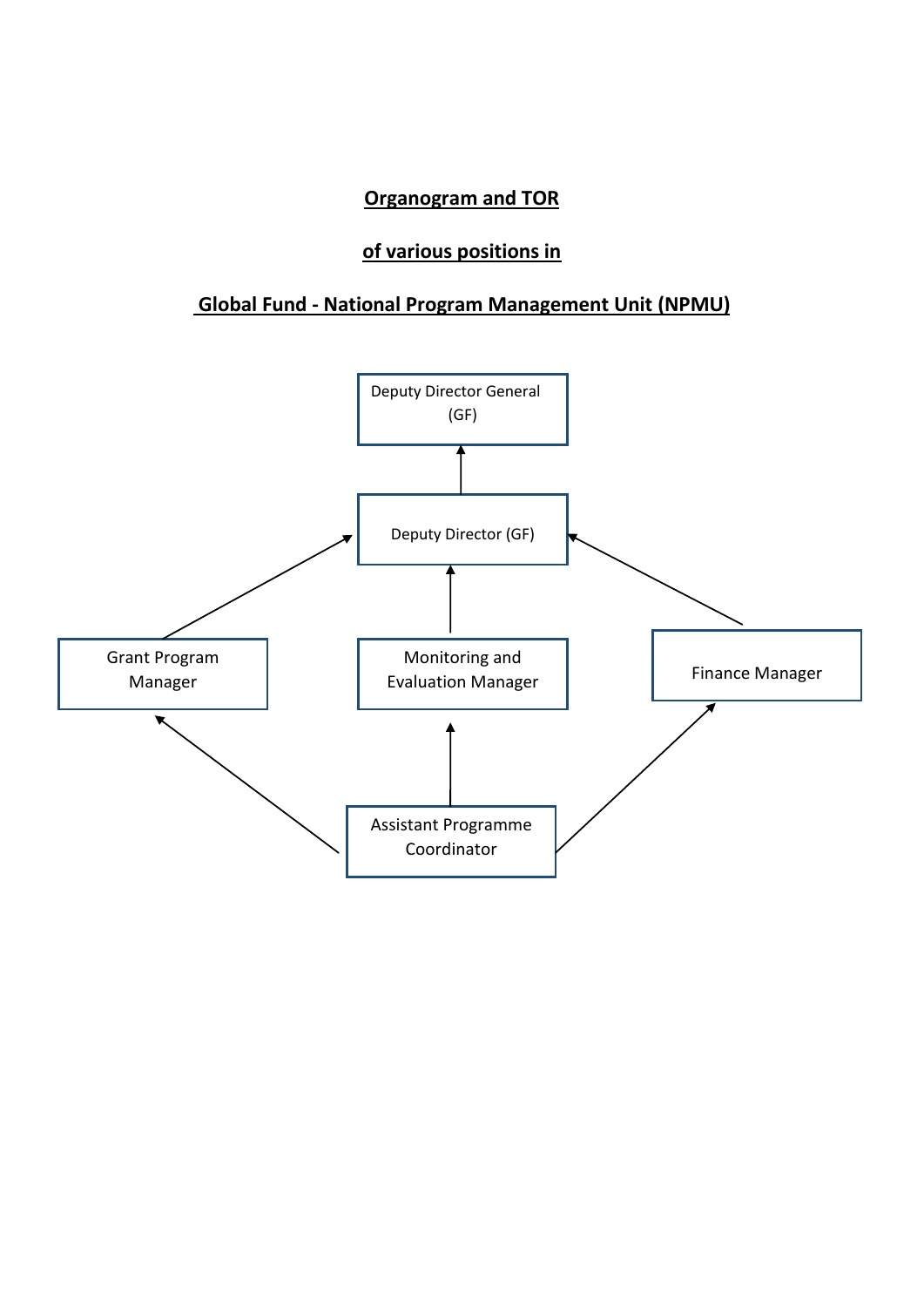#### **1. Terms of Reference (ToR) for Grant Program Manager**

| Division                  | <b>NPMU</b>                                                                                                                                                                                                                                                                                                                                                                                                                                                                                                                                                                                                                                                                                                                                                                                                                                                                                                                                                                                                                                                                                                                                                                                                                                                                                                                                                                                                                                                                                                                                                                                                                                                                                                                                                                                                                                         |  |  |
|---------------------------|-----------------------------------------------------------------------------------------------------------------------------------------------------------------------------------------------------------------------------------------------------------------------------------------------------------------------------------------------------------------------------------------------------------------------------------------------------------------------------------------------------------------------------------------------------------------------------------------------------------------------------------------------------------------------------------------------------------------------------------------------------------------------------------------------------------------------------------------------------------------------------------------------------------------------------------------------------------------------------------------------------------------------------------------------------------------------------------------------------------------------------------------------------------------------------------------------------------------------------------------------------------------------------------------------------------------------------------------------------------------------------------------------------------------------------------------------------------------------------------------------------------------------------------------------------------------------------------------------------------------------------------------------------------------------------------------------------------------------------------------------------------------------------------------------------------------------------------------------------|--|--|
| Position                  | <b>Grant Program Manager</b>                                                                                                                                                                                                                                                                                                                                                                                                                                                                                                                                                                                                                                                                                                                                                                                                                                                                                                                                                                                                                                                                                                                                                                                                                                                                                                                                                                                                                                                                                                                                                                                                                                                                                                                                                                                                                        |  |  |
| Location                  | NACO, Headquarter - Delhi                                                                                                                                                                                                                                                                                                                                                                                                                                                                                                                                                                                                                                                                                                                                                                                                                                                                                                                                                                                                                                                                                                                                                                                                                                                                                                                                                                                                                                                                                                                                                                                                                                                                                                                                                                                                                           |  |  |
| Education                 | Post Graduate degree/ diploma qualification in Preventive Social Medicine/ Community medicine/                                                                                                                                                                                                                                                                                                                                                                                                                                                                                                                                                                                                                                                                                                                                                                                                                                                                                                                                                                                                                                                                                                                                                                                                                                                                                                                                                                                                                                                                                                                                                                                                                                                                                                                                                      |  |  |
| Qualification             | Community Health Administration/ MPH/ General Medicine or MBA from a recognised institution                                                                                                                                                                                                                                                                                                                                                                                                                                                                                                                                                                                                                                                                                                                                                                                                                                                                                                                                                                                                                                                                                                                                                                                                                                                                                                                                                                                                                                                                                                                                                                                                                                                                                                                                                         |  |  |
|                           | However the essential qualification may be relaxed in cases of experienced candidates or if there are no<br>candidates available with prescribed qualification.                                                                                                                                                                                                                                                                                                                                                                                                                                                                                                                                                                                                                                                                                                                                                                                                                                                                                                                                                                                                                                                                                                                                                                                                                                                                                                                                                                                                                                                                                                                                                                                                                                                                                     |  |  |
| <b>Essential Skills</b>   | Experience of working with donors (GFATM, USAID, BMGF, UNDP etc.)<br>$\bullet$<br>Knowledge and understanding of partnerships, principles of NGO support and/ or Donor<br>$\bullet$<br>environment, donor relations/ negotiations and reporting.<br>Experience of providing technical support to and capacity building of organisations in compliance<br>$\bullet$<br>related matters<br>Experience of project proposal development and budget preparation.<br>$\bullet$<br>Knowledge in accounting<br>$\bullet$<br>Extensive experience and managing multi disciplinary staff and financial resources<br>$\bullet$<br>Very strong analytical skills, and the ability to synthesise complex concepts and to communicate<br>$\bullet$<br>them effectively.<br>Excellent writing and verbal communication skills.<br>$\bullet$<br>Conversant with computer operations required for virtual meetings/interactions.<br>$\bullet$<br>Ability and willingness to undertake extensive travel, primarily within India.<br>$\bullet$<br>Fluent in English and Hindi.<br>$\bullet$                                                                                                                                                                                                                                                                                                                                                                                                                                                                                                                                                                                                                                                                                                                                                                            |  |  |
| Nature of<br>Experience   | Work experience in the Development sector, Health Programmes or Health systems for 5 year with 1<br>year experience working at national level in public health program.                                                                                                                                                                                                                                                                                                                                                                                                                                                                                                                                                                                                                                                                                                                                                                                                                                                                                                                                                                                                                                                                                                                                                                                                                                                                                                                                                                                                                                                                                                                                                                                                                                                                             |  |  |
| <b>Upper Age</b><br>limit | 63 Years                                                                                                                                                                                                                                                                                                                                                                                                                                                                                                                                                                                                                                                                                                                                                                                                                                                                                                                                                                                                                                                                                                                                                                                                                                                                                                                                                                                                                                                                                                                                                                                                                                                                                                                                                                                                                                            |  |  |
| Job<br>Descriptions       | Working in close collaboration with NACO officials and other consultants and ensure the effective<br>$\bullet$<br>implementation of NACO's grant management system.<br>Planning the Grant related activities and ensuring that no funding or implementation gaps occur.<br>$\bullet$<br>Ensuring timely financial reviews take place, and coordinating work plans for undertaking<br>$\bullet$<br>monitoring and support of ongoing projects.<br>Assisting in proper negotiation of the terms and conditions for sub grants, its renewals,<br>amendments/ ensuring requests for funding and closeouts are completed in accordance with<br>contractual obligations and MoHFW regulations.<br>Creating and operating a technical evaluation committee to review grant proposals.<br>٠<br>Maintaining clear understanding of pertinent donor and local legislation regulations, and taking<br>٠<br>lead in the programmatic, financial and other part of various reporting by GFATM.<br>Reviewing and analysing budget estimates consistent with various grants program requirements.<br>٠<br>To coordinate with Non Government PR, States SR, Civil Society SR and to ensure quality<br>٠<br>implementation of the program.<br>To support development of log frame matrix for monitoring and evaluation of program<br>٠<br>implementation in collaboration with NACO, to develop indicators of the program Grant.<br>To assist in the development of methodology for mid term evaluation and to ensure they are<br>$\bullet$<br>undertaken.<br>Assist staff and implementing partners in preparing their progress reports and analyse reports/<br>٠<br>data received from various states/ partners.<br>To coordinate with India CCM for addressing the GFATM concerns related to HIV.<br>٠<br>Any other additional work assigned by Reporting Officer |  |  |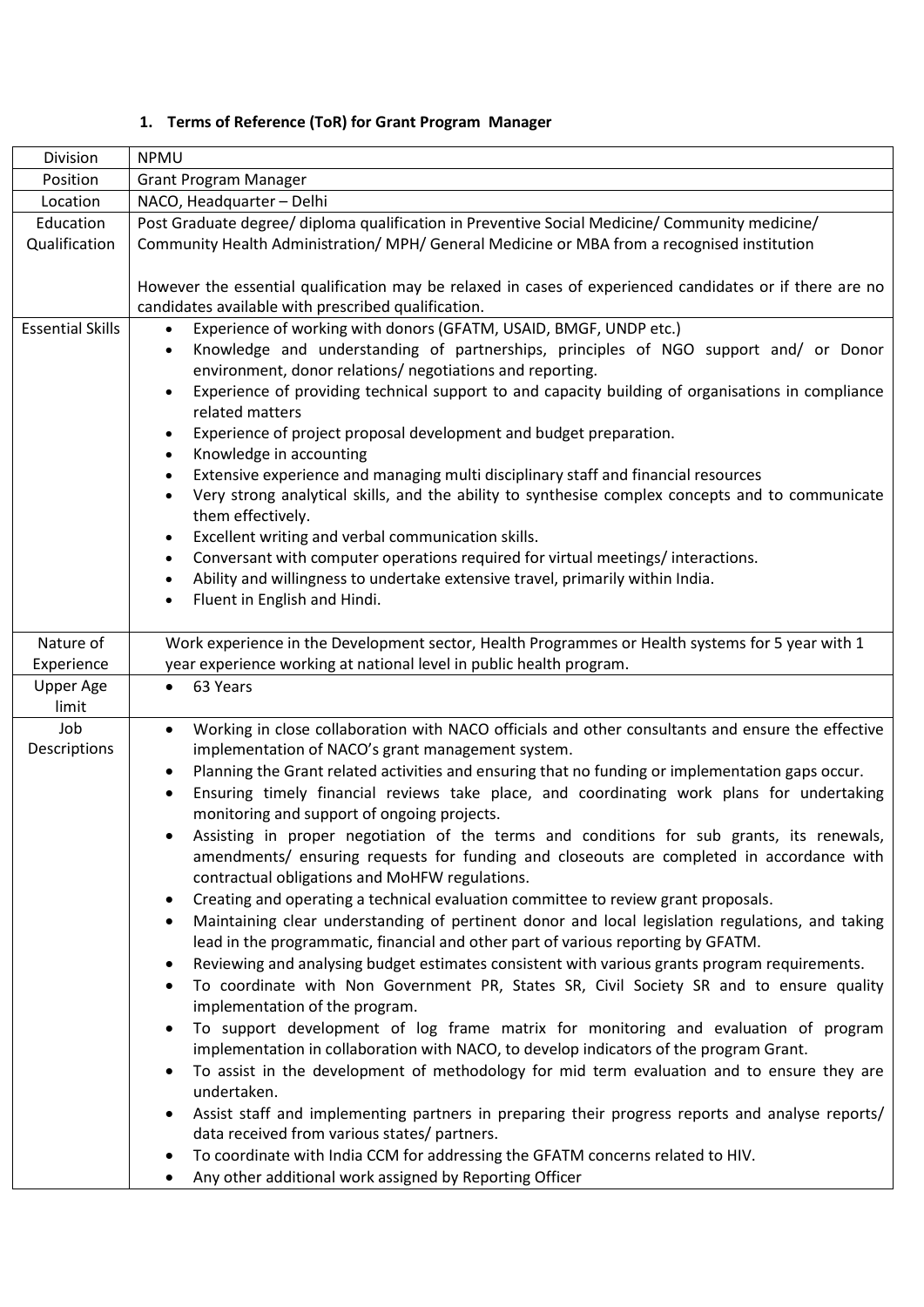| Remuneration I | • Rs. 1, 26, 000/- per month                                                                                                                 |  |
|----------------|----------------------------------------------------------------------------------------------------------------------------------------------|--|
| Nature of      | The appointment of the Consultant will be on contract basis initially for a period of one year (subject to                                   |  |
| appointment    | satisfactory performance) and extendable further on basis of performance every year depending on<br>availability of Global Fund Grant funds. |  |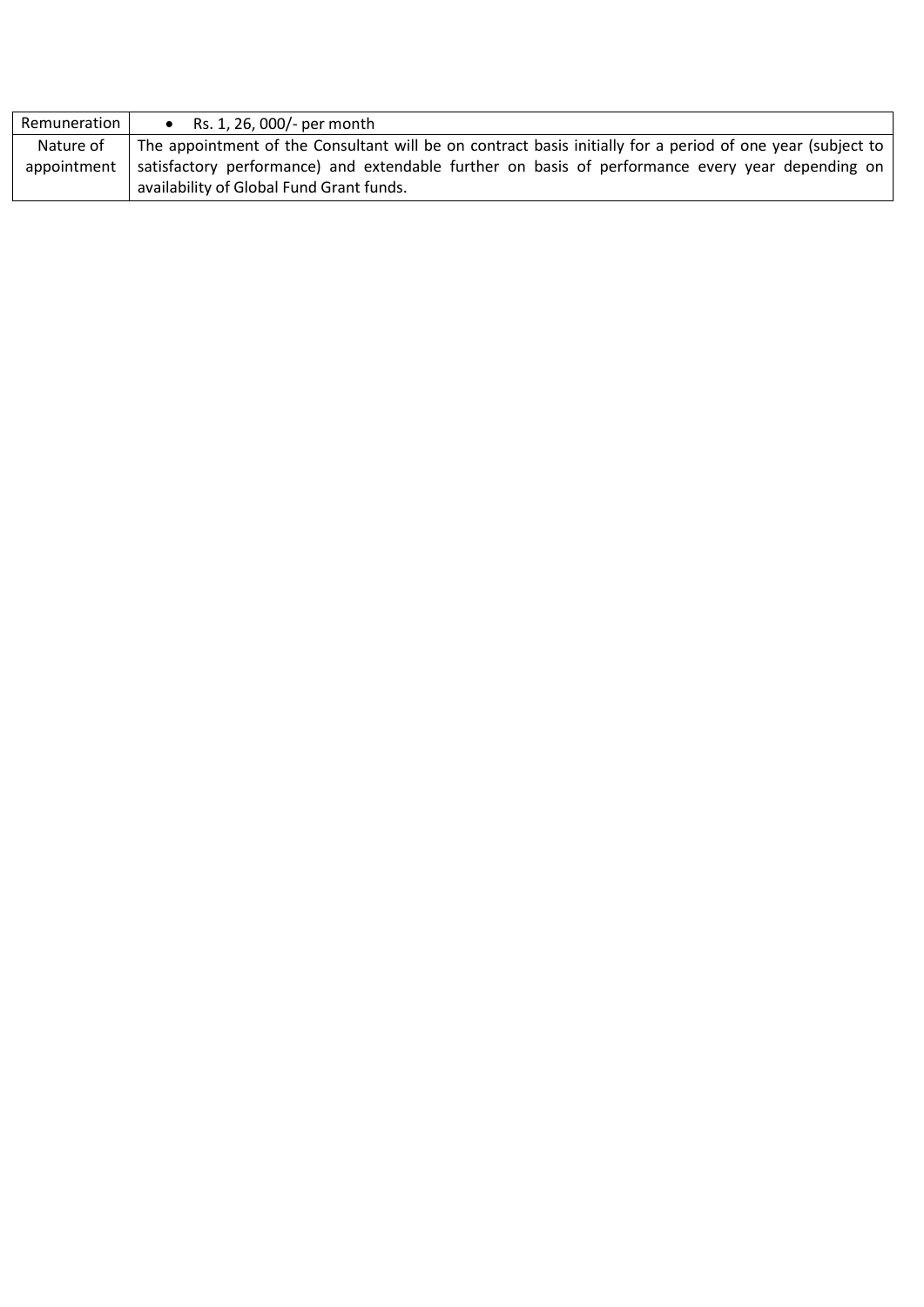|  |  |  |  | Terms of Reference (ToR) for Monitoring and Evaluation Manager |
|--|--|--|--|----------------------------------------------------------------|
|--|--|--|--|----------------------------------------------------------------|

| Division                   | <b>NPMU</b>                                                                                                                                                                                                                                                                                                                                                                                                                                                                                                                                                                                                                                                                                                                                                                                                                                                                                                                                                                                                                                                                                                                                                                                                               |  |  |
|----------------------------|---------------------------------------------------------------------------------------------------------------------------------------------------------------------------------------------------------------------------------------------------------------------------------------------------------------------------------------------------------------------------------------------------------------------------------------------------------------------------------------------------------------------------------------------------------------------------------------------------------------------------------------------------------------------------------------------------------------------------------------------------------------------------------------------------------------------------------------------------------------------------------------------------------------------------------------------------------------------------------------------------------------------------------------------------------------------------------------------------------------------------------------------------------------------------------------------------------------------------|--|--|
| Position                   | Monitoring and Evaluation Manager                                                                                                                                                                                                                                                                                                                                                                                                                                                                                                                                                                                                                                                                                                                                                                                                                                                                                                                                                                                                                                                                                                                                                                                         |  |  |
| Location                   | NACO, Headquarter - Delhi                                                                                                                                                                                                                                                                                                                                                                                                                                                                                                                                                                                                                                                                                                                                                                                                                                                                                                                                                                                                                                                                                                                                                                                                 |  |  |
| Education<br>Qualification | Post Graduate Degree or Diploma qualification in Preventive Social Medicine/ Community medicine/<br>Community Health Administration/ MPH/ Microbiology/ General Medicine/ Hospital Management/ MBA<br>from a recognised institution                                                                                                                                                                                                                                                                                                                                                                                                                                                                                                                                                                                                                                                                                                                                                                                                                                                                                                                                                                                       |  |  |
|                            | However the essential qualification may be relaxed in cases of experienced candidates or if there are no<br>candidates available with prescribed qualification                                                                                                                                                                                                                                                                                                                                                                                                                                                                                                                                                                                                                                                                                                                                                                                                                                                                                                                                                                                                                                                            |  |  |
| <b>Essential Skills</b>    | Experience of working with donors. Knowledge and understanding of partnerships, principles of<br>$\bullet$<br>NGO support and/ or Donor environment, donor relations/ negotiations and reporting.<br>Experience of providing technical support to and capacity building of organisations in compliance<br>$\bullet$<br>related matters.<br>Experience of project proposal development and budget preparation.<br>$\bullet$<br>Technical expertise in the areas of overall programme management and planning<br>$\bullet$<br>Capability to function collaboratively and productively in a multi disciplinary environment.<br>$\bullet$<br>Ability to represent NACO during interactions with relevant stakeholders, civil society and other<br>$\bullet$<br>agencies.<br>Very strong analytical skills, and the ability to synthesise complex concepts and to communicate<br>$\bullet$<br>them effectively.<br>Excellent writing and verbal communication skills.<br>$\bullet$<br>Conversant with computer operations required for virtual meetings/interactions.<br>$\bullet$<br>Ability and willingness to undertake extensive travel, primarily within India.<br>$\bullet$<br>Fluent in English and Hindi.<br>$\bullet$ |  |  |
| Nature of<br>Experience    | Work experience in the Development sector, Health Programmes or Health systems for 5 year with 1 year<br>experience working at national level in public health program.                                                                                                                                                                                                                                                                                                                                                                                                                                                                                                                                                                                                                                                                                                                                                                                                                                                                                                                                                                                                                                                   |  |  |
| Upper Age<br>limit         | 63 Years                                                                                                                                                                                                                                                                                                                                                                                                                                                                                                                                                                                                                                                                                                                                                                                                                                                                                                                                                                                                                                                                                                                                                                                                                  |  |  |
| Job<br>Descriptions        | Working in close collaboration with NACO officials and other consultants.<br>$\bullet$<br>To assist in all technical components of program formulation and implementation especially for<br>$\bullet$<br>newer components.<br>To develop comprehensive plan for monitoring and evaluation in project states of SR to ensure that<br>an effective and participatory M & E system is established in a decentralised manner.<br>To develop and test instruments for supportive supervision to support monitoring.<br>٠<br>To develop formats, log frame matrix for monitoring and evaluation of program implementation in<br>$\bullet$<br>collaboration with NACO for developing indicators for the program.<br>To assist in the development of methodology for mid term evaluation and to ensure they are<br>٠<br>undertaken.<br>To evaluate results of specific reports on Grant and integrate these into planning.<br>٠<br>To consolidate and analyse reports/ data received from the SRs on quarterly/ monthly/ annual<br>basis.<br>Any other additional work assigned by Reporting Officer                                                                                                                              |  |  |
| Remuneration               | Rs. 84, 000/- per month                                                                                                                                                                                                                                                                                                                                                                                                                                                                                                                                                                                                                                                                                                                                                                                                                                                                                                                                                                                                                                                                                                                                                                                                   |  |  |
| Nature of                  | The appointment of the Consultant will be on contract basis initially for a period of one year (subject to                                                                                                                                                                                                                                                                                                                                                                                                                                                                                                                                                                                                                                                                                                                                                                                                                                                                                                                                                                                                                                                                                                                |  |  |
| appointment                | satisfactory performance) and extendable further on basis of performance every year depending on<br>availability of Global Fund Grant funds.                                                                                                                                                                                                                                                                                                                                                                                                                                                                                                                                                                                                                                                                                                                                                                                                                                                                                                                                                                                                                                                                              |  |  |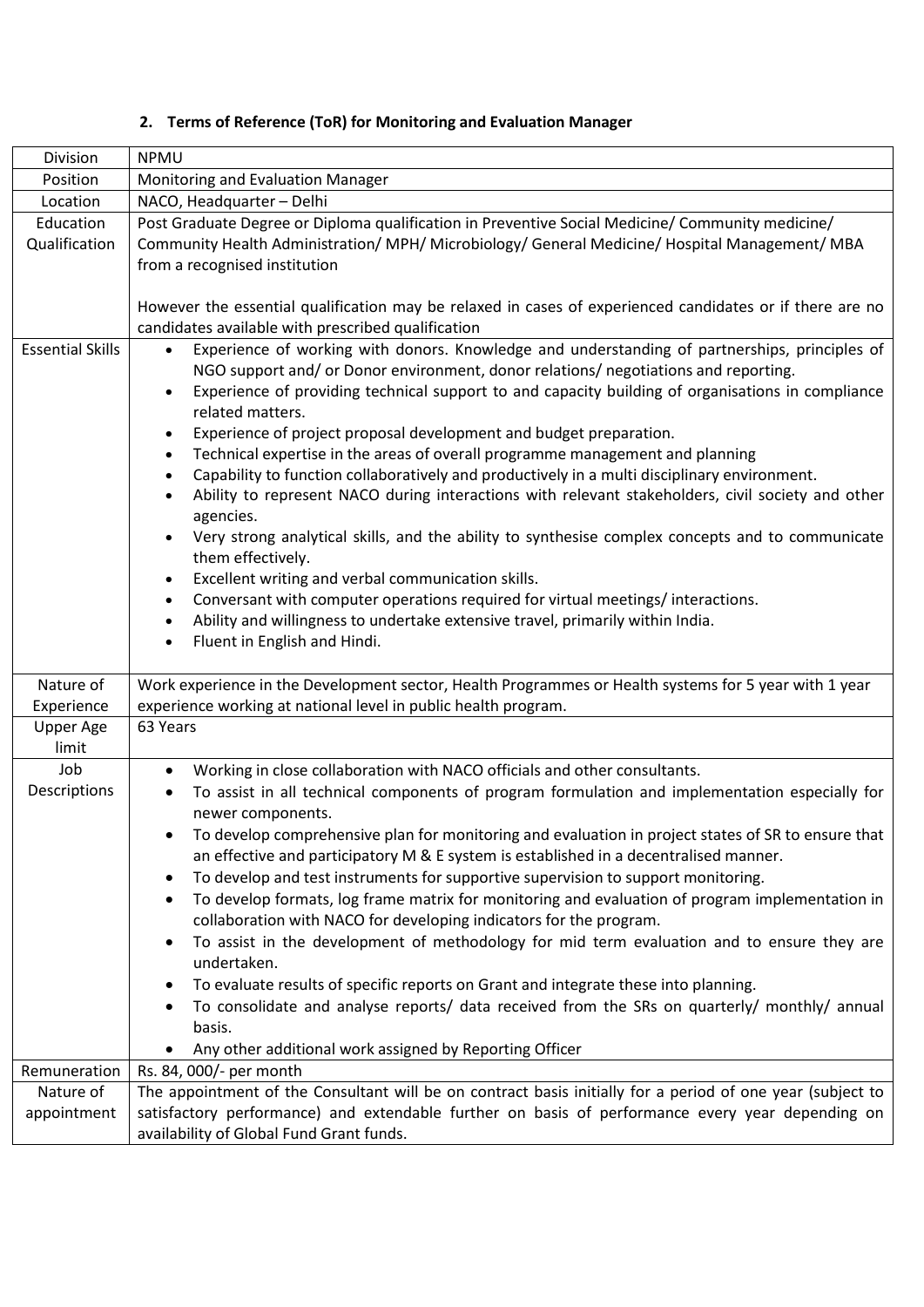## **3. Terms of Reference (ToR) for Finance Manager**

| Division                | <b>NPMU</b>                                                                                                                                                                                                                                                                                                                                                                                                                                                                                                                                                                                                                                                                                                                                                                                                                                                                                                                                                                                                                                                                                                                                                                                                                                                                                                                                         |  |  |
|-------------------------|-----------------------------------------------------------------------------------------------------------------------------------------------------------------------------------------------------------------------------------------------------------------------------------------------------------------------------------------------------------------------------------------------------------------------------------------------------------------------------------------------------------------------------------------------------------------------------------------------------------------------------------------------------------------------------------------------------------------------------------------------------------------------------------------------------------------------------------------------------------------------------------------------------------------------------------------------------------------------------------------------------------------------------------------------------------------------------------------------------------------------------------------------------------------------------------------------------------------------------------------------------------------------------------------------------------------------------------------------------|--|--|
| Position                | <b>Finance Manager</b>                                                                                                                                                                                                                                                                                                                                                                                                                                                                                                                                                                                                                                                                                                                                                                                                                                                                                                                                                                                                                                                                                                                                                                                                                                                                                                                              |  |  |
| Location                | NACO, Headquarter - Delhi                                                                                                                                                                                                                                                                                                                                                                                                                                                                                                                                                                                                                                                                                                                                                                                                                                                                                                                                                                                                                                                                                                                                                                                                                                                                                                                           |  |  |
| Education               | CA/ ICWA/ MBA (Finance) or equivalent                                                                                                                                                                                                                                                                                                                                                                                                                                                                                                                                                                                                                                                                                                                                                                                                                                                                                                                                                                                                                                                                                                                                                                                                                                                                                                               |  |  |
| Qualification           |                                                                                                                                                                                                                                                                                                                                                                                                                                                                                                                                                                                                                                                                                                                                                                                                                                                                                                                                                                                                                                                                                                                                                                                                                                                                                                                                                     |  |  |
|                         | However the essential qualification may be relaxed in cases of experienced candidates or if there are no                                                                                                                                                                                                                                                                                                                                                                                                                                                                                                                                                                                                                                                                                                                                                                                                                                                                                                                                                                                                                                                                                                                                                                                                                                            |  |  |
|                         | candidates available with prescribed qualification                                                                                                                                                                                                                                                                                                                                                                                                                                                                                                                                                                                                                                                                                                                                                                                                                                                                                                                                                                                                                                                                                                                                                                                                                                                                                                  |  |  |
| <b>Essential Skills</b> | Strong Management, negotiation skills and excellent donor cultivation skills.<br>$\bullet$<br>Strong analytical background with organizational skills (e.g. budgeting, financial management)<br>$\bullet$<br>Ability to work as a team player in a multi- cultural environment. Capability to function<br>$\bullet$<br>collaboratively and productively in a multidisciplinary environment<br>Working knowledge of computers including MS Office package essential<br>$\bullet$<br>Technical expertise in the areas of overall programme management and planning<br>$\bullet$<br>Ability to represent NACO during interactions with relevant stakeholders, civil society and other<br>$\bullet$<br>agencies.<br>Conversant with computer operations required for virtual meetings/interactions.<br>$\bullet$<br>Ability and willingness to travel extensively.<br>$\bullet$<br>Proficiency in spoken and written English is essential<br>$\bullet$                                                                                                                                                                                                                                                                                                                                                                                                  |  |  |
| Nature of               | 5-8 years of relevant work after qualification preferably in Govt. / Public sector in accounting, including                                                                                                                                                                                                                                                                                                                                                                                                                                                                                                                                                                                                                                                                                                                                                                                                                                                                                                                                                                                                                                                                                                                                                                                                                                         |  |  |
| Experience              | analysis financial reporting, budgeting and financial software and reporting systems.                                                                                                                                                                                                                                                                                                                                                                                                                                                                                                                                                                                                                                                                                                                                                                                                                                                                                                                                                                                                                                                                                                                                                                                                                                                               |  |  |
| Upper Age               | 63 Years                                                                                                                                                                                                                                                                                                                                                                                                                                                                                                                                                                                                                                                                                                                                                                                                                                                                                                                                                                                                                                                                                                                                                                                                                                                                                                                                            |  |  |
| limit                   |                                                                                                                                                                                                                                                                                                                                                                                                                                                                                                                                                                                                                                                                                                                                                                                                                                                                                                                                                                                                                                                                                                                                                                                                                                                                                                                                                     |  |  |
| Job<br>Descriptions     | Maintain the accounting system for the project, utilizing standard accounting procedures, which<br>$\bullet$<br>will ensure documentation and recording of sources and uses of funds<br>Prepare quarterly financial reports and quarterly financial management report for GFATM project.<br>$\bullet$<br>Provide budgetary inputs into the Project progress reports.<br>To render financial advice to states on all financial matters.<br>$\bullet$<br>Prepare quarterly status reports for implementing agencies/ SR.<br>٠<br>Prepare interim unadited reports.<br>Review and verify accuracy of information on payment vouchers for signing of cheques.<br>$\bullet$<br>Verify and ensure availability of funds before cheques are written.<br>Manage project expenditures, ensuring full compliance with project rules and procedures agreed<br>with GFATM.<br>Assist in preparation of budget estimates/ allocation for Project activities.<br>٠<br>Prepares quarterly / monthly/ annual reports for donor agencies<br>Review, verify and certify monthly, quarterly, annual and special financial statements and reports,<br>including expenditure reports and bank reconciliation statements.<br>Attend Project review meetings with donor agencies and implementing partners/ SRs<br>Any other additional work assigned by Reporting Officer |  |  |
| Remuneration            | Rs. 80, 000/- per month                                                                                                                                                                                                                                                                                                                                                                                                                                                                                                                                                                                                                                                                                                                                                                                                                                                                                                                                                                                                                                                                                                                                                                                                                                                                                                                             |  |  |
| Nature of               | The appointment of the Consultant will be on contract basis initially for a period of one year (subject to                                                                                                                                                                                                                                                                                                                                                                                                                                                                                                                                                                                                                                                                                                                                                                                                                                                                                                                                                                                                                                                                                                                                                                                                                                          |  |  |
| appointment             | satisfactory performance) and extendable further on basis of performance every year depending on<br>availability of Global Fund Grant funds.                                                                                                                                                                                                                                                                                                                                                                                                                                                                                                                                                                                                                                                                                                                                                                                                                                                                                                                                                                                                                                                                                                                                                                                                        |  |  |